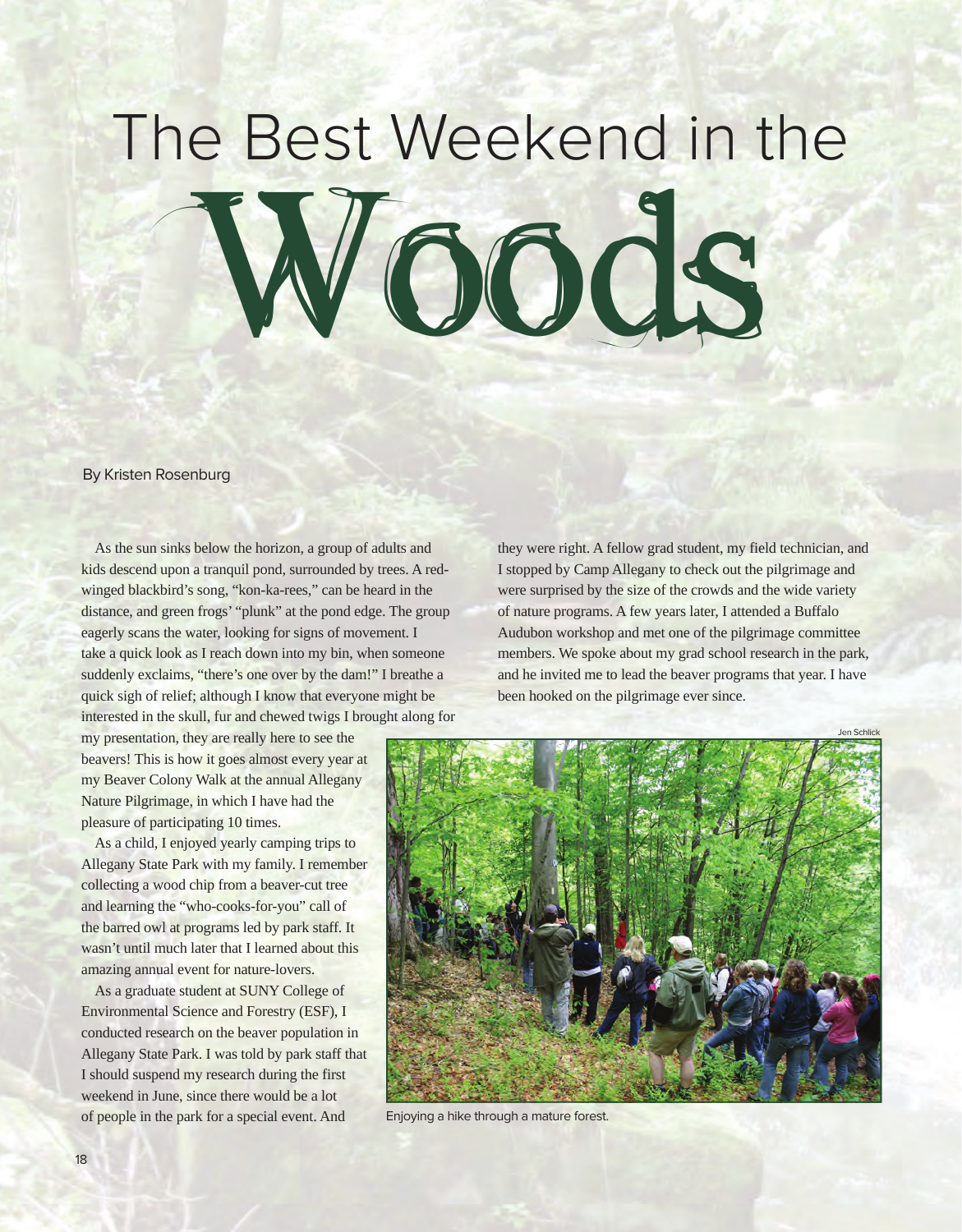The Allegany Nature Pilgrimage has been held annually since 1959, always on the weekend after Memorial Day. This year is the 60th pilgrimage, which was initiated by O. Gilbert Burgeson, who was inspired to start a local event after attending the annual Spring Wildflower Pilgrimage held in Great Smoky Mountains National Park.

The pilgrimage has grown from 70 nature lovers who attended the first year, to more than 650 attendees last year. Some key organizations have played a major role in making the pilgrimage possible over the years, including the Audubon Community Nature Center (Jamestown), Buffalo Audubon Society (Buffalo), Presque Isle Audubon Society (Erie), Burroughs Audubon Nature Club (Rochester) and Allegany State Park. A volunteer committee works hard behind the scenes to organize the logistics before and during the pilgrimage, and volunteers (amateurs and professionals) lead the individual programs.

Tim Baird



Rose-breasted grosbeak

Since the pilgrimage is sponsored by Audubon societies, there are many bird-focused programs, including Birding for Beginners, an All-Day Bird Hike and the popular Birds of Prey presentation, which features live raptors. Many programs are offered annually, so if you can't fit in everything you want to do this year (and that's true for many families), you can always check it out next year.

In addition to all the walks and programs, there are evening tent programs on Friday and Saturday nights where guest speakers discuss natural history topics, and a Saturday chicken BBQ or vegan meal with folk music by Nan Hoffman. This year's speakers include Sharon "The Bird Chick" Stiteler, who

## There is truly something for everyone to enjoy at the Allegany Nature Pilgrimage:

- **Are you an early bird? Join the 6:00 AM bird hike or enjoy the bird banding demonstration.**
- **Creative artist? There is Nature Photography, Watercolor Birds or Nature Greeting Cards.**
- **Plant lover? Learn about Wild Edibles, Plant Lore or how to identify local ferns on the Fern Walk (one of my favorites).**
- **Have young kids? Join the Splash Hike, the Nature for Kids by Kids walk or Nature Play Pop-Up activities.**
- **Creepy crawly critter fan? Come for programs about spiders or the popular Salamander Hike.**
- **Interested in insects? Don't miss the Butterflies of Allegany, the Dragonfly & Damselfly Walk or see the incredible variety of nocturnal insects at the Bugs by Nightlight station.**
- **Night owl? Explore the nightlife in the park on an Owl Prowl or Night Hike.**

See **www.alleganynaturepilgrimage.com/** for information about registration, programs and lodging. Registration is available online or by mail, and the early bird discount deadline is April 24th. You may also register on-site during the event for either weekend passes or day passes. Participants are responsible for arranging their own lodging (cabins and campsites in the park or nearby hotels); sites in the park book quickly so don't hesitate to make your reservations.

For historic reading about pilgrimages past, see the August 1967 and June 1984 issues of Conservationist.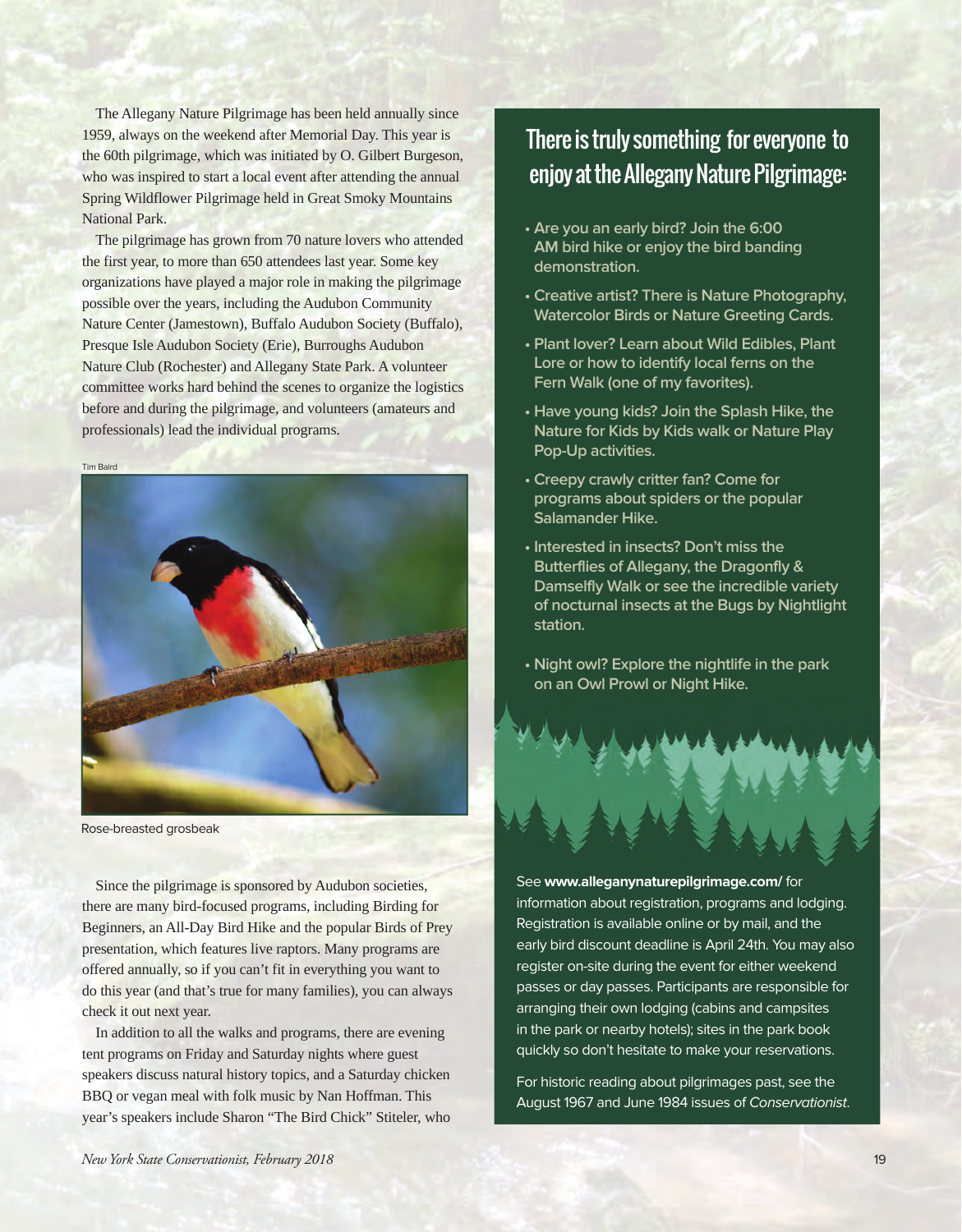will entertain us with humorous tales of global expeditions in search of birds, and "Paleo Joe" Kchodl, who will bring creatures extinct for millions of years "back to life" through puppet shows and dinosaur fossils.

Saturday night also includes the review of the bird sightings for the weekend, as well as finding out who has traveled the farthest, the youngest and oldest participants, and who has attended the most pilgrimages. Many people who attended the pilgrimage as a child now bring their own families. Lon Myers, a pilgrimage committee member and leader of the Splash Hike and Night Hike, has attended about 55 times, almost every year since he was 2 years old!

Besides the educational nature programs, my favorite part of the Allegany Nature Pilgrimage is the community of people it draws together. New attendees are welcomed warmly and old friends happily reunite. Participants get to know each other by carpooling to programs in the park. As one new participant said, "I found my people!"

If you are looking for a weekend to get away in the woods and want to find your tribe of fellow nature lovers, join us this year on June 1st, 2nd and 3rd. And look for me by the beaver pond!

**Kristen Rosenburg** is Program Coordinator at DEC's Reinstein Woods Environmental Education Center. She enjoys attending the Allegany Nature Pilgrimage with her husband Chuck (who leads the Owl Prowls) and son Colin, who has already attended 4 pilgrimages by age 3!



Jeff Tome

Nick Sly

A young participant examines a replica of a prehistoric giant beaver skull.

Tim Baird





Eastern milksnake



The park is a good place for birders. The Nightlight program is very popular.